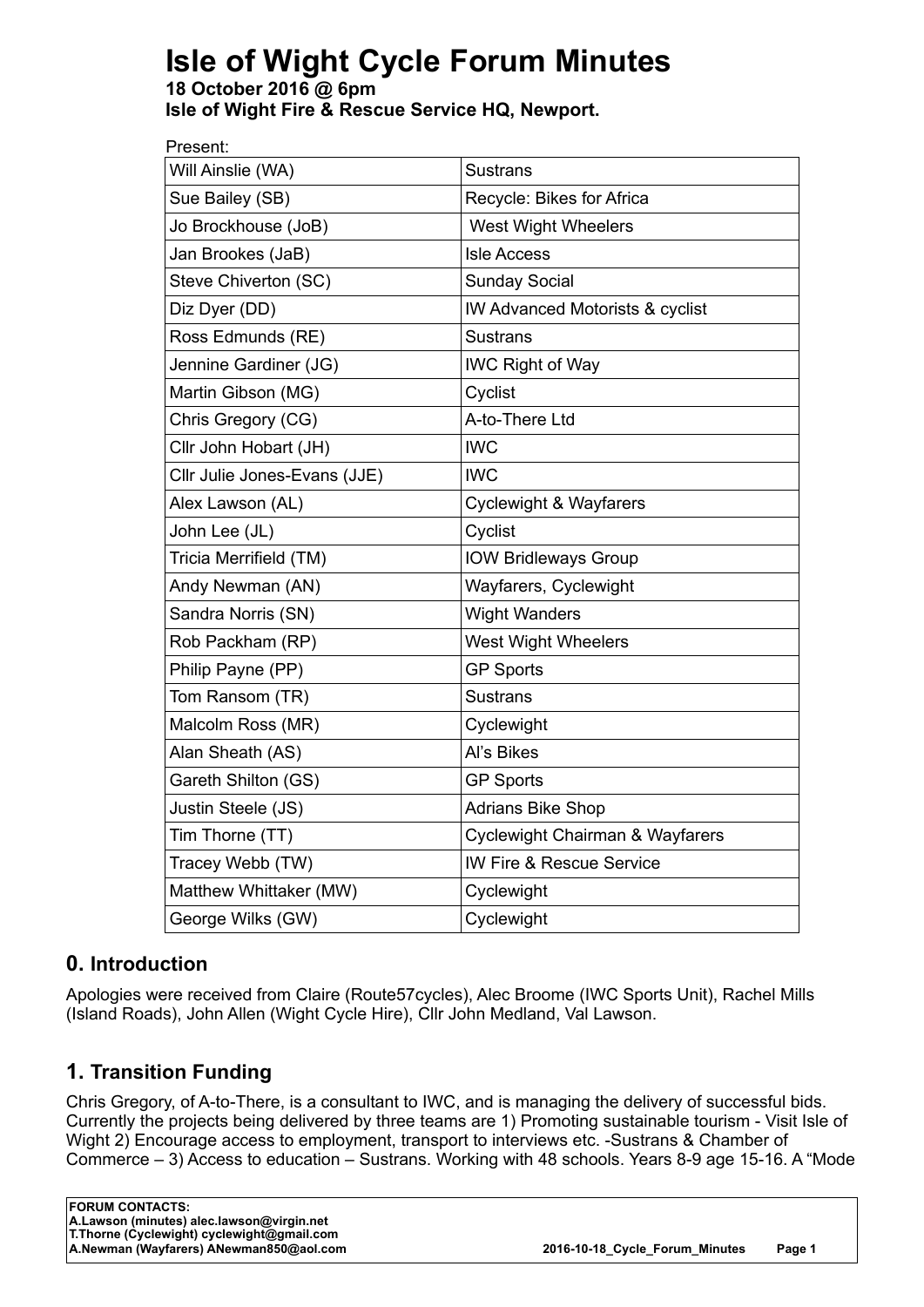Shift" is sought to walking & cycling which cuts use of private cars; this is coming about.

Current funding is revenue only, ending in March 2017. IWC is applying for funding into 2017 -20. There could be further funding via Solent Enterprise Partnership,

Diz Dyer said that while education for cyclists is included, there seems not to be funding to educate car drivers to share the road with cyclists. Can this be included in schemes funded?

CG responded that funding is given for carbon reduction and economic growth as a primary target, and transport and the safety thereof is a secondary objective. Tracey Webb said she is Road Safety Officer for the Isle of Wight, and the focus of safety training is determined in accordance with accident data. TW said she has access to police data tracking deaths & injuries. The causes but not necessarily the blame for an accident or collision are tracked. She can provide some access to this data but it is not available online.

Martin Gibson said cluster maps could indicate black spots. Tricia Merrifield said that blood on the road is necessary before action is taken. She said that horse riders are wearing headcams to capture video of incidents, and the Rural Policing team will follow up. The battery life could be a problem with this equipment.

AL asked CG about the funding application by the Local Enterprise Partnership. Chris said the government's Access Fund is intended to support cycling and walking infrastructure. There is currently a task force for the Island gathering evidence for potential schemes,

TT noted that Cyclewight is to make a presentation to this task force on November 11, and they will put forward a Cycling Policy & Strategy for the Isle of Wight. Such a strategy must be part of any infrastructure bid. There is no longer an IWC officer linked to cycling or allocated to this task.

### **2. Cycling Festival**

TT said the cycling festival did not happen this year. However GP Sport were considering future possibilities, and he introduced Phil Payne.

Phil said their draft plan for a Cycle Festival in 2017 was to hold a series of events over two weekends and the intervening week. The last week of September was proposed, and the launch venue could be Northwood House, although these plans were not cast in stone. A different period could be chosen in 2018. The proposals had been discussed with other organisations. On the Saturday there would be rideouts from the launch venue and on the Sunday a proper ride would be staged. There could be local food, a bar, and other aspects of the Island would be promoted. With local clubs and organisations there would be rides each weekday. The second weekend would move to a different location, which could be at Shorewell Mountain Bike centre. It was possible that Wessex CX league round could be held, with a party in the evening. A Seven Hills Killer type event might be arranged.

A Isle of Wight Cycling Festival Ltd to cover insurance. Events would need cooperation from cycling clubs, especially for rides in the week. Together there would be a solid festival. In summary:

Small, compact, action packed, short in time, his group do the marketing, cooperation from clubs.

The IW Cycling Festival website http://www.sunseaandcycling.com/ is well known and established. They hope to negotiate with IWC Sports Unit (Alec Broome) to use it. Jan Brookes said the website was not easy to use for those with poor vision and asked if this could be remedied.

Steve Chiverton said evening rides would be good and their clubs would certainly participate. MW asked if rides would be free. PP said no, there would be a levy of £2-3 as for any British Cycling event. The insurance terms would also determine whether safety qualified ride leaders were required.

PP added that they have been approached by charities who could participate. He said the Hospice might tie in with one event or with the whole festival. Justin Steele said that we could have many non-regular cyclists in this event. Walk the Wight is massive. Also while a combination of commercial & voluntary sectors was good there could be questions asked about profits in the future. PP said that GP Sport were not in it to make a fortune.

Malcolm Ross said Ryde Town Council might support the festival if a ride from there was arranged.

Jan Brookes said her Community Interest Company Isle Access would like to be involved. They are a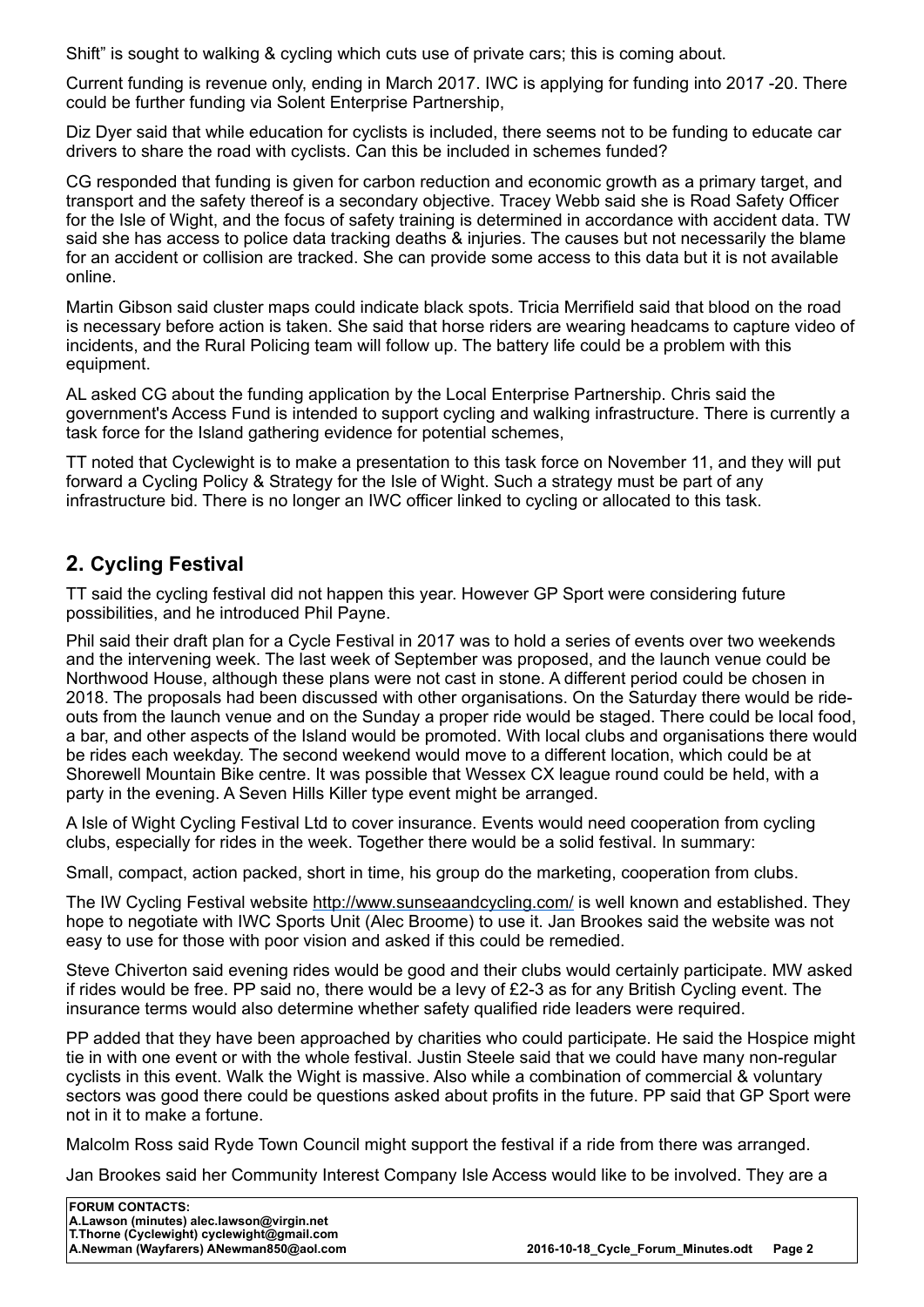not-for-profit community interest company, who aim to provide bikes to be used or shared by people who need help, She added that they will hold an open day at the Riverside in March.

The timing of the festival was discussed. JS suggested that the Wayfarers Randonnée brought many cyclists to the Island for the early May holiday, so then would a good time to hold the festival. PP said that the walking festival was already scheduled for late May 2017 and the events would conflict. Also the offer to stage the Wessex CX Race applied to September. Sandy Norris thought that hotels would like September when they look for more visitors.

Funding was discussed. PP said Northwood House was very competitively priced as a venue. If there was a prospect of growth then support would come. TR asked if Visit IW had been approached for support. PP confirmed they were interested. Councillor John Hobart said the IWC were supporting the IW Walking Festival, and suggested approaching David Thornton about the Cycling Festival.

Will Ainslie bemoaned shortage of funding for new cycling infrastructure. He wanted a Sustrans for the IW, which for example could purchase bits of land. Could it be an offshoot of Cyclewight? One suggestion is that cycle businesses could charge a small levy on customers on bike hire to fund such efforts.

Councillor Julie Jones-Evans said she was happy to give her support

AN noted the Wayfarers Randonnée will be on 30 April 2017.

## **3. Road Safety & 20mph limit conference**

A conference to promote 20mph limits on the Island had been organised by Councilor Julie Jones-Evans. She said her electorate complain about cars coming through residential areas at inappropriate speeds. She had been interested for 4 years in the subject. Rod King MBE came to address the conference – he is the founder & campaign director of 20s Plenty www.20splenty.org . Relevant people were invited including Integrated health systems. The conference heard that regulations have been changed recently to relax requirements for sign, traffic calming and lighting. Hence the schemes were cheaper to introduce. Many local authorities on the mainland have introduced 20 limits. Research shows that residents have a perception of greater safety. It was hoped that 20mph in urban residential areas and in villages would become the default.

A motion would go before full council the next day (19 October) to introduce 20mph limits more widely on the Island, and people should ask their councillor to support this.

TT said that Portsmouth introduced widespread 20mph limits some time ago, and research found that although in some places there was little reduction in traffic speed 40% of residents felt safer.

JS said he knew villages who had taken it upon themselves to campaign for 20mph limits. The councils then have to take notice. JJE said campaigning material were available.

DD asked if there were specific criteria to determine the location of restrictions. JJE said no, the political will must come from the grass roots, not be imposed from the top down.

Cllr John Hobart said there should be more Green Lanes on the Island with speed restrictions. Sandy Lane for example was a narrow winding lane where the national speed limit applied.

Tracey Webb, Road Safety Officer for the Isle of Wight, said they explained to drivers that their license may not be endorsed when caught exceeding the speed limit, but if involved in an accident then the first question will be about their speed.

JS asked if car manufacturers could be encouraged to install speed limiters in cars.

It was noted that some of the conference was videoed, and there might be a follow up meeting.

TT gave congratulations to Cllr Julie Jones-Evans.

#### **4. Sustrans Conference (Tom Ransom)**

TR is a Sustrans Schools Officer on the Island. He attended the Sustrans conference in Wolverhampton, and presented some ideas that came out of it. There were lightning talks, case studies and workshops. He showed slides from the Community Street Design workshop where one idea was to incorporate large